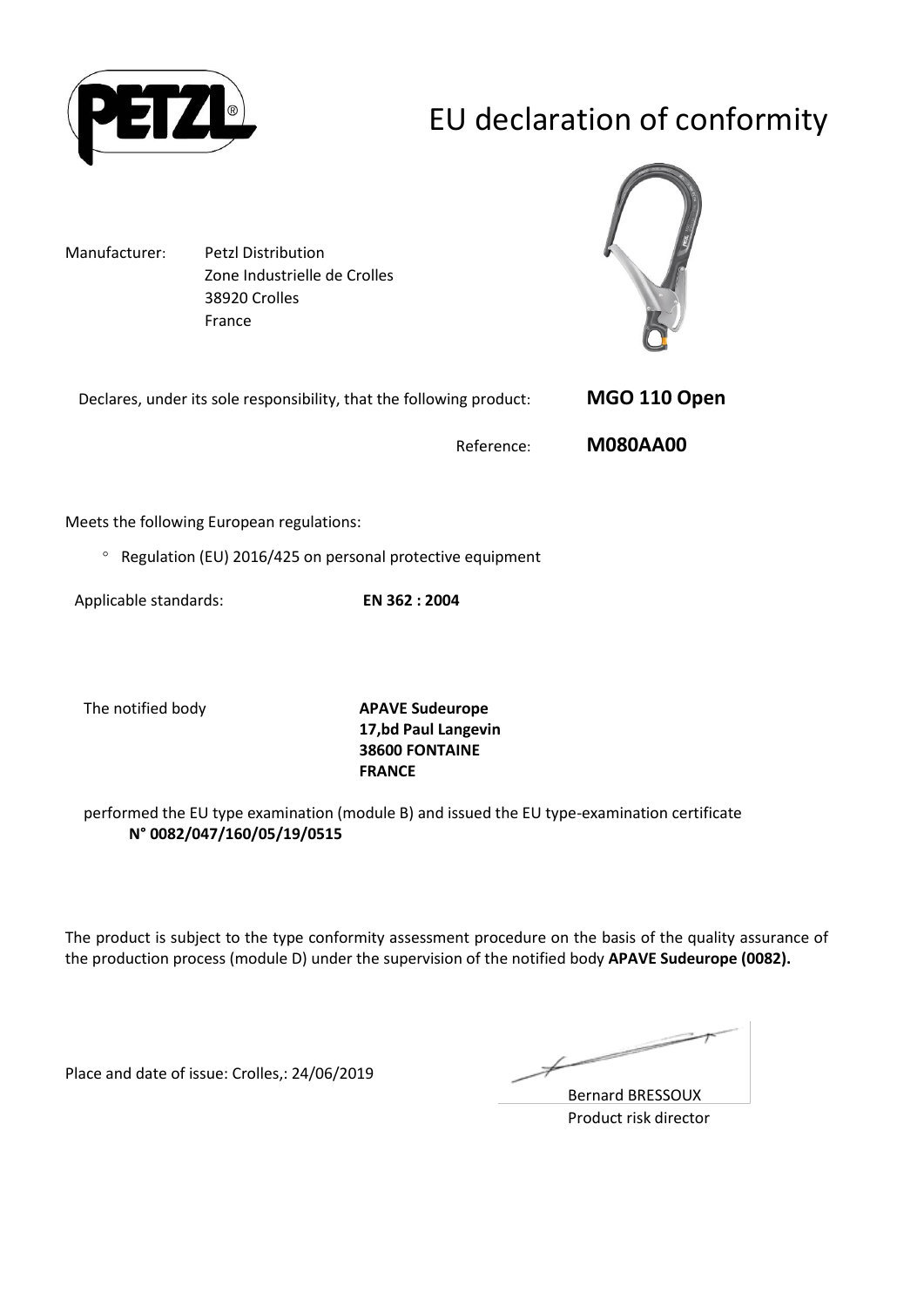

## Déclaration UE de conformité

Le fabricant: Petzl Distribution Zone Industrielle de Crolles 38920 Crolles France



| Déclare sous sa seule responsabilité que le produit suivant: | MGO 110 Open    |
|--------------------------------------------------------------|-----------------|
| Référence:                                                   | <b>M080AA00</b> |

Est conforme aux réglementations européennes suivantes:

Règlement (UE) 2016/425 relatif aux équipements de protection individuelle.

Normes appliquées: **EN 362 : 2004**

L'organisme notifié **APAVE Sudeurope**

**17,bd Paul Langevin 38600 FONTAINE FRANCE**

a effectué l'examen UE de type (module B) et a établi l'attestation d'examen UE de type **N° 0082/047/160/05/19/0515**

Le produit est soumis à la procédure d'évaluation de la conformité au type sur la base de l'assurance de la qualité du mode de production (module D) sous la surveillance de l'organisme notifié **APAVE Sudeurope (0082).**

Date et lieu d'établissement: Crolles,: 24/06/2019

Ł

Bernard BRESSOUX Directeur risque produit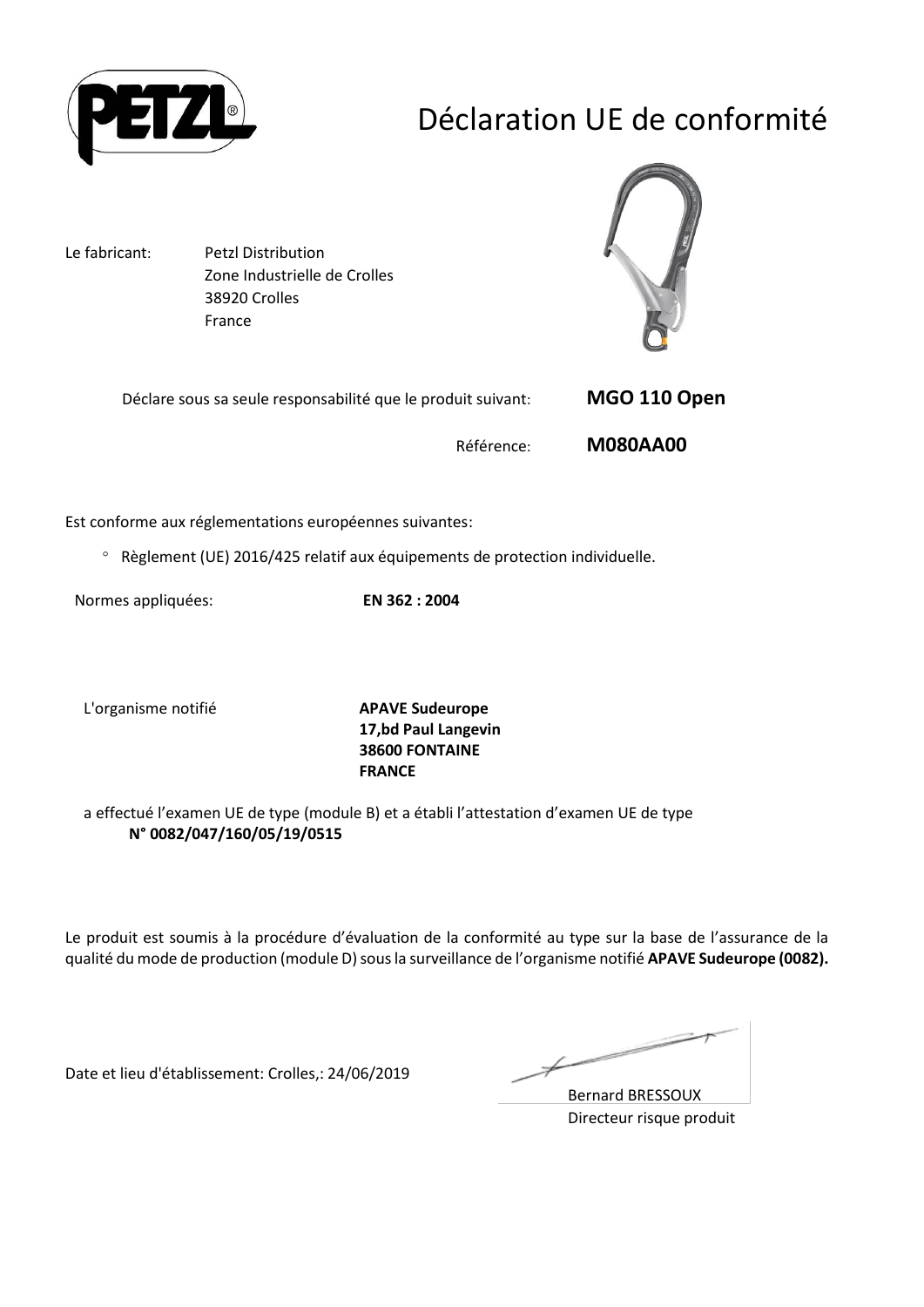

### EU-Konformitätserklärung

Der Hersteller: Petzl Distribution Zone Industrielle de Crolles 38920 Crolles France



| Erklärt in alleiniger Verantwortung, dass folgendes Produkt: | MGO 110 Open    |
|--------------------------------------------------------------|-----------------|
| Referenz:                                                    | <b>M080AA00</b> |

Folgende europäische Vorschriften erfüllt:

Verordnung (EU) 2016/425 über persönliche Schutzausrüstungen

Angewandte Normen: **EN 362 : 2004**

Die benannte Stelle **APAVE Sudeurope**

**17,bd Paul Langevin 38600 FONTAINE FRANCE**

hat die EU-Baumusterprüfung (Modul B) durchgeführt und die EU-Baumusterprüfbescheinigung ausgestellt **N° 0082/047/160/05/19/0515**

Das Produkt wird dem Bewertungsverfahren hinsichtlich der Konformität mit dem Baumuster auf der Grundlage einer Qualitätssicherung bezogen auf den Produktionsprozess (Modul D) unter Aufsicht der benannten Stelle unterzogen **APAVE Sudeurope (0082).**

Ort und Datum der Ausstellung: Crolles,: 24/06/2019

 $\not\!\!\!\!/$ 

Bernard BRESSOUX Leiter Produktrisiko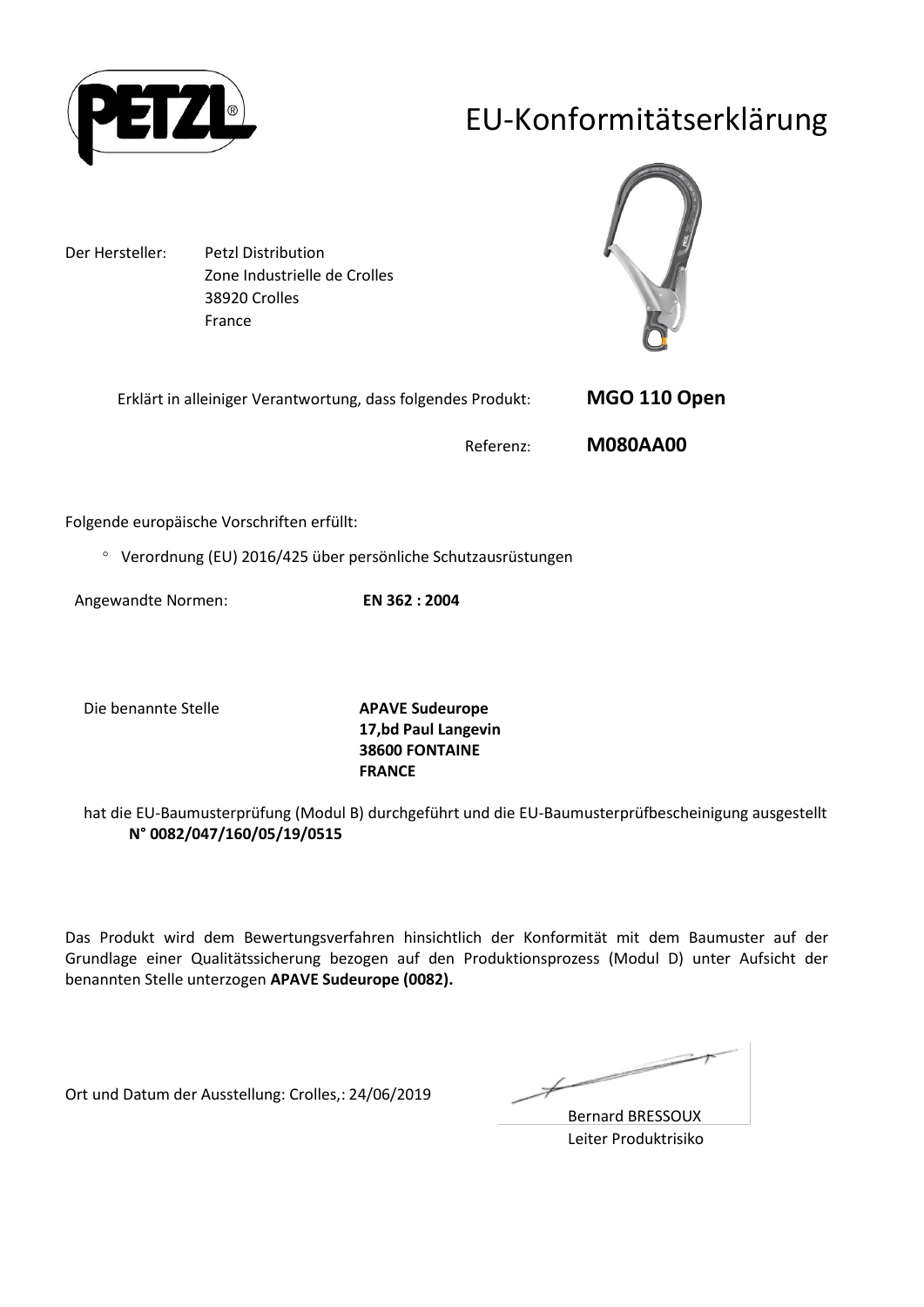

# Dichiarazione di conformità UE

Il fabbricante: Petzl Distribution Zone Industrielle de Crolles 38920 Crolles France



| Dichiara sotto la sua esclusiva responsabilità che il seguente prodotto: | MGO 110 Open |
|--------------------------------------------------------------------------|--------------|
|                                                                          |              |

Codice: **M080AA00**

È conforme alle seguenti normative europee:

Regolamento (UE) 2016/425 sui dispositivi di protezione individuale

Norme applicate: **EN 362 : 2004**

L'organismo notificato **APAVE Sudeurope**

**17,bd Paul Langevin 38600 FONTAINE FRANCE**

ha svolto l'esame UE del tipo (modulo B) e ha rilasciato il certificato di esame UE del tipo **N° 0082/047/160/05/19/0515**

Il prodotto è oggetto della procedura di valutazione della conformità al tipo basata sulla garanzia di qualità del processo di produzione (modulo D) sotto la sorveglianza dell'organismo notificato **APAVE Sudeurope (0082).**

Luogo e data del rilascio: Crolles,: 24/06/2019

Ł

Bernard BRESSOUX Direttore del rischio di prodotto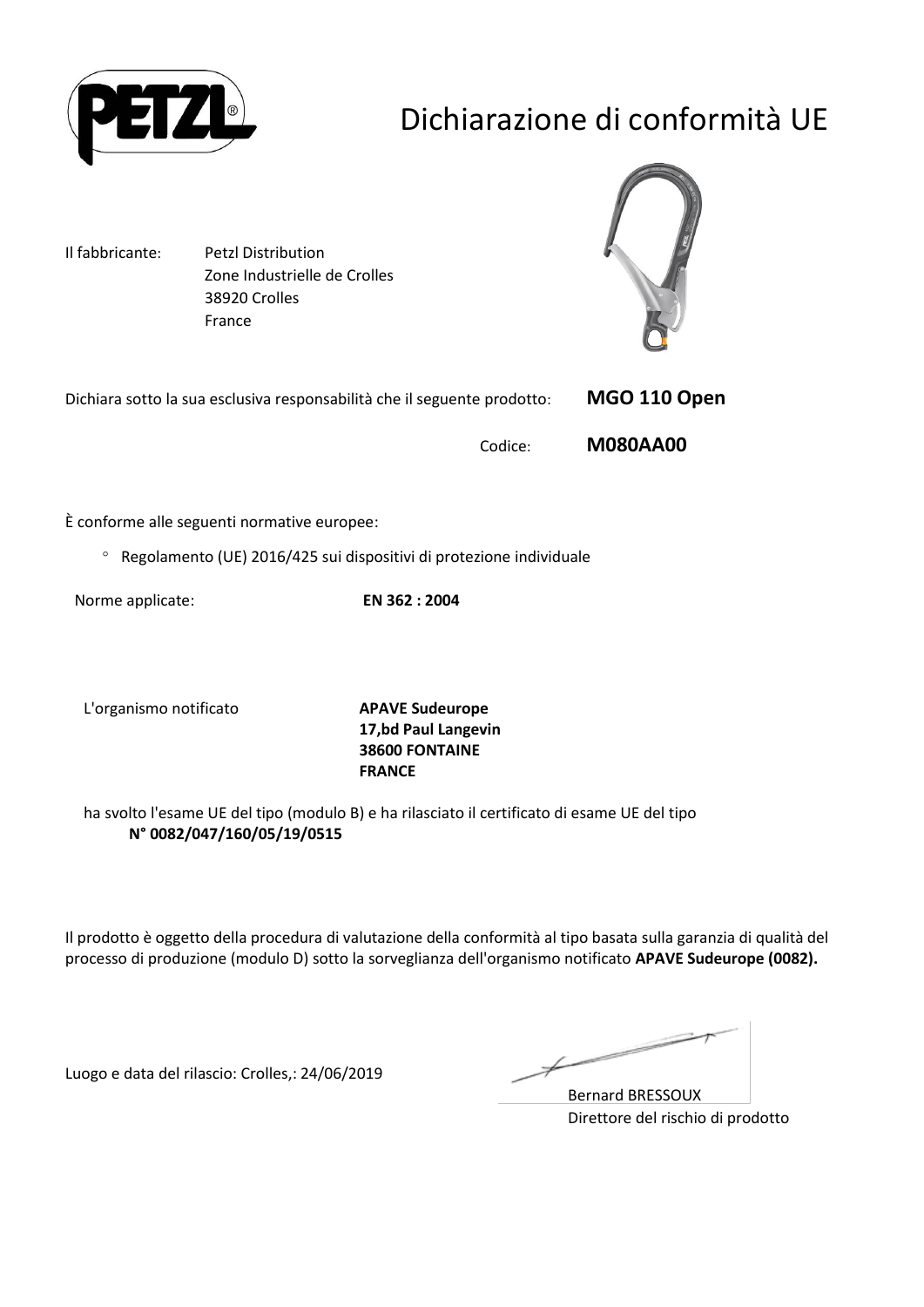

# Declaración de conformidad UE

El fabricante: Petzl Distribution Zone Industrielle de Crolles 38920 Crolles France



| Declara bajo su única responsabilidad que el producto siguiente: | MGO 110 Open    |
|------------------------------------------------------------------|-----------------|
| Referencia:                                                      | <b>M080AA00</b> |

Es conforme con la siguiente legislación europea:

Reglamento (UE) 2016/425 relativo a los equipos de protección individual

Normas aplicadas: **EN 362 : 2004**

El organismo notificado **APAVE Sudeurope**

**17,bd Paul Langevin 38600 FONTAINE FRANCE**

ha efectuado el examen UE de tipo (módulo B) y ha expedido el certificado de examen UE de tipo **N° 0082/047/160/05/19/0515**

El producto está sometido al procedimiento de evaluación de la conformidad con el tipo basada en el aseguramiento de la calidad del proceso de producción (módulo D) bajo la supervisión del organismo notificado **APAVE Sudeurope (0082).**

Lugar y fecha de emisión: Crolles,: 24/06/2019

 $\not\!\!\!\!/$ 

Bernard BRESSOUX Director del riesgo del producto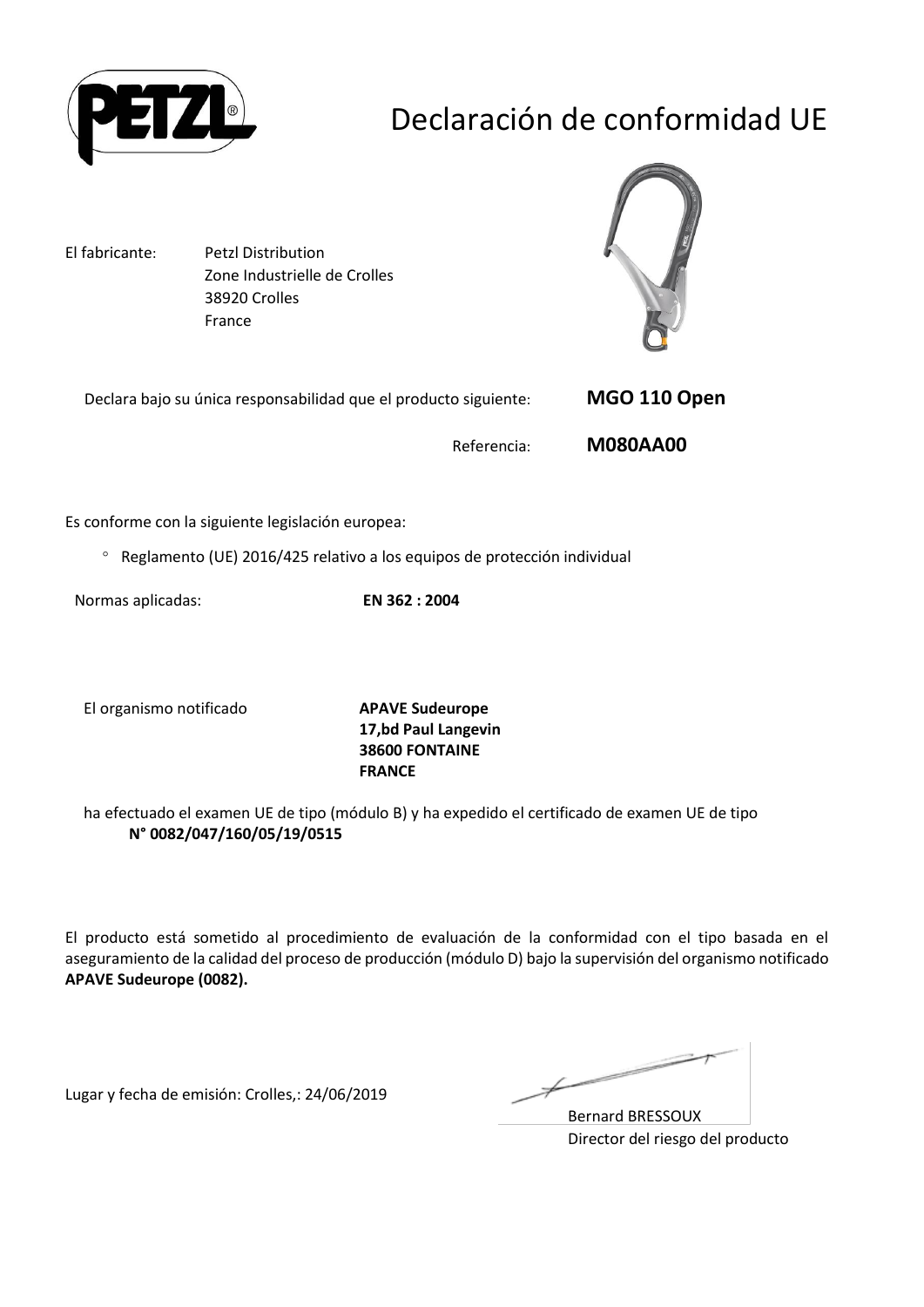

# Declaração UE de conformidade

O Fabricante: Petzl Distribution Zone Industrielle de Crolles 38920 Crolles France



| Declara sob sua exclusiva responsabilidade que o seguinte produto: | MGO 110 Open    |
|--------------------------------------------------------------------|-----------------|
| Referência:                                                        | <b>M080AA00</b> |

Está em conformidade com a legislação europeia seguinte:

Regulamento (UE) 2016/425 relativo aos equipamentos de proteção individual

Normas aplicadas: **EN 362 : 2004**

O organismo notificado **APAVE Sudeurope**

**17,bd Paul Langevin 38600 FONTAINE FRANCE**

efectuou o exame UE de tipo (módulo B) e estabeleceu o certificado de exame UE de tipo **N° 0082/047/160/05/19/0515**

O produto é submetido ao procedimento de avaliação da conformidade com o tipo baseada na garantia da qualidade do processo de produção (módulo D) sob a vigilância do organismo notificado **APAVE Sudeurope (0082).**

Local e data de emissão: Crolles,: 24/06/2019

 $\not\!\!\!\!/$ 

Bernard BRESSOUX Diretor de risco de produto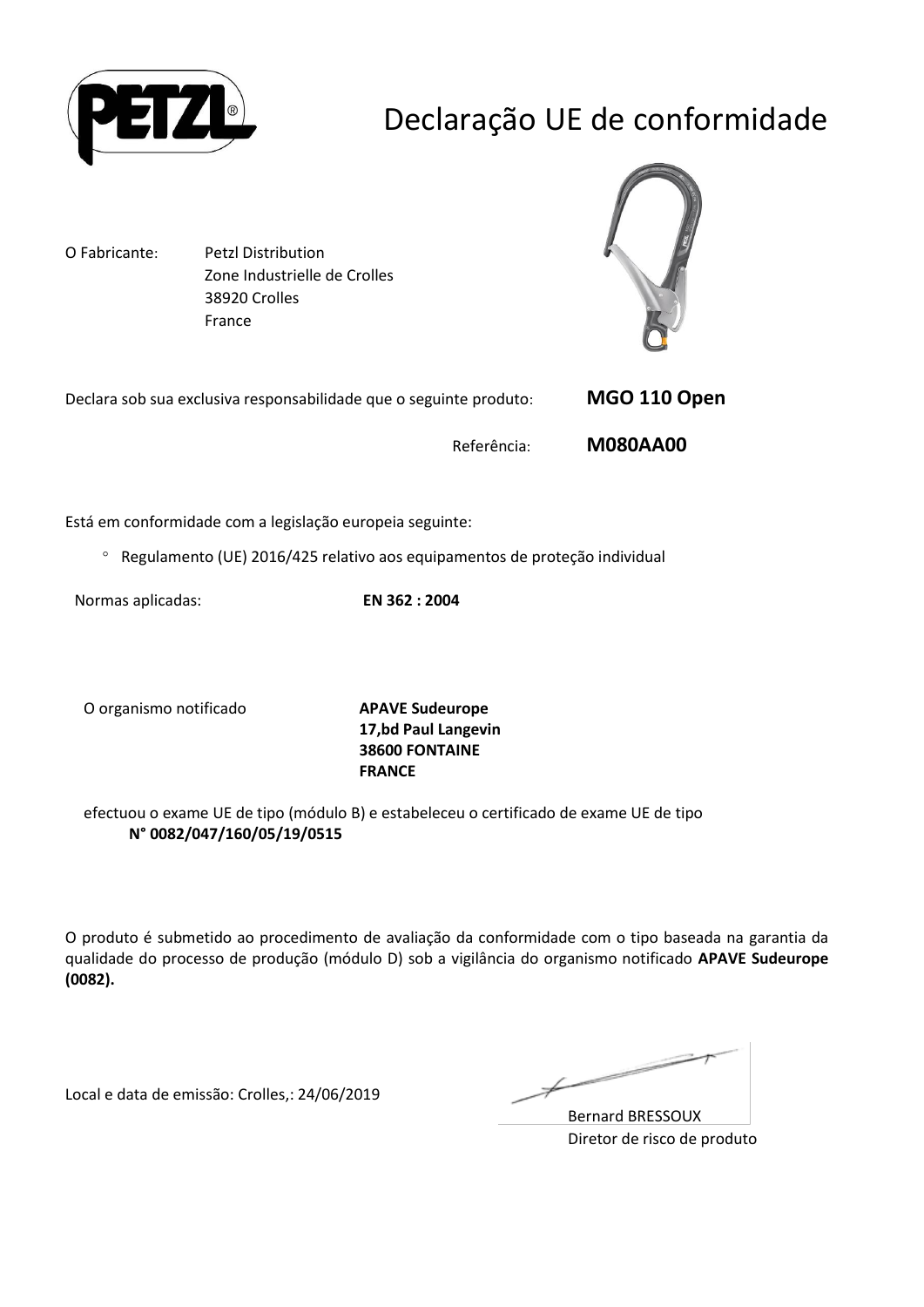

### EU-conformiteitsverklaring

Fabrikant: Petzl Distribution Zone Industrielle de Crolles 38920 Crolles France



| Verklaart op eigen verantwoording dat het volgende product: | MGO 110 Open    |
|-------------------------------------------------------------|-----------------|
| Referentie:                                                 | <b>M080AA00</b> |

Voldoet aan de volgende Europese bepalingen:

Verordening (EU) 2016/425 betreffende persoonlijke beschergsmiddelen

Toegepaste normen: **EN 362 : 2004**

De aangemelde instantie **APAVE Sudeurope**

**17,bd Paul Langevin 38600 FONTAINE FRANCE**

heeft het EU-typeonderzoek (module B) verricht en het certificaat van het EU-typeonderzoek afgegeven **N° 0082/047/160/05/19/0515**

Het product is onderworpen aan de conformiteitsbeoordelingsprocedure aangaande de conformiteit met het type op basis van kwaliteitsborging van het productieproces (module D) onder toezicht van de aangemelde instantie **APAVE Sudeurope (0082).**

Plaats en datum van afgifte: Crolles,: 24/06/2019

 $\not\!\!\!\!/-$ 

Bernard BRESSOUX Directeur van risico produkt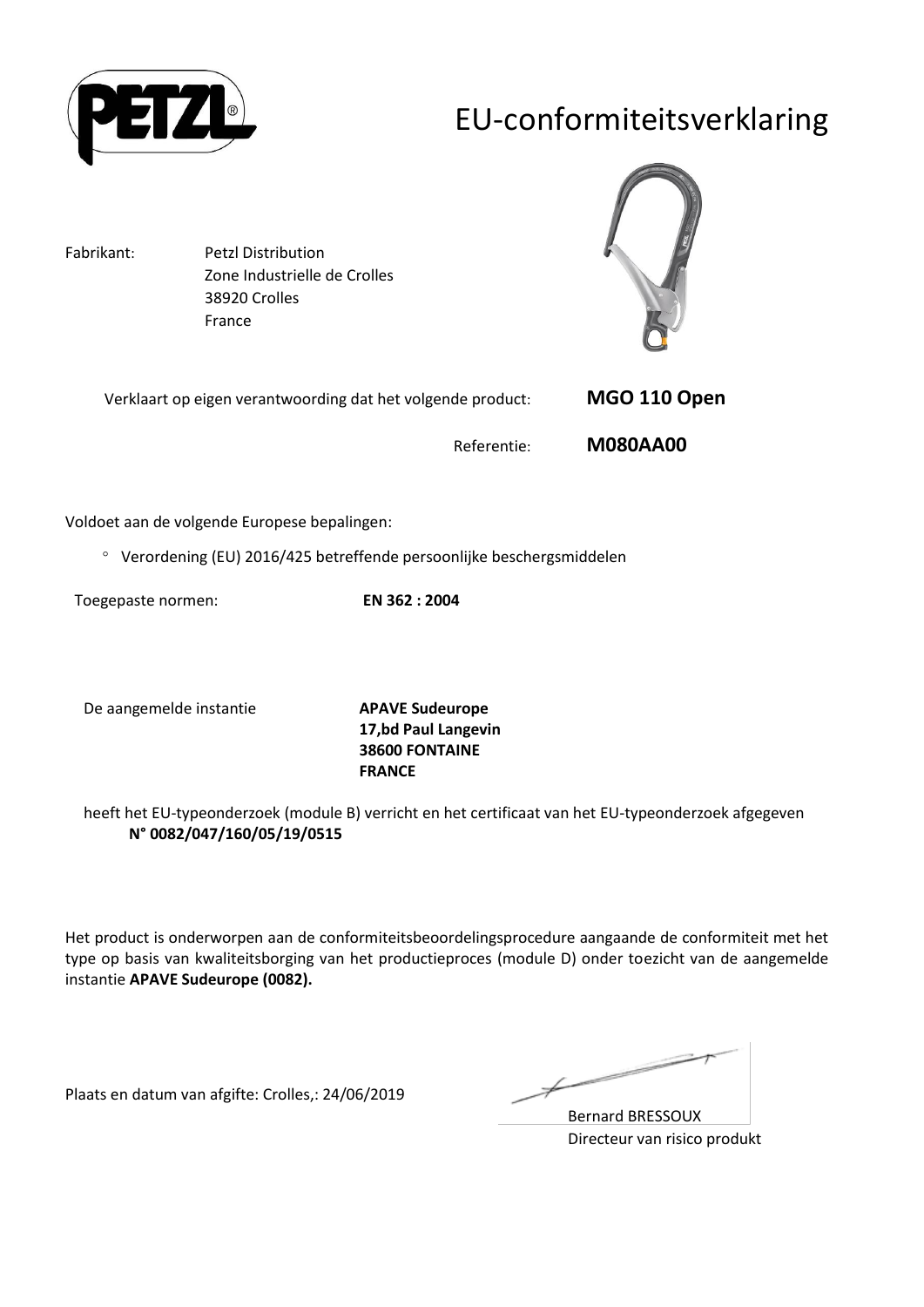

### EU-försäkran om överensstämmelse

Tillverkare: Petzl Distribution Zone Industrielle de Crolles 38920 Crolles France



| <b>M080AA00</b><br>Produkt referens: | Under eget ansvar, tillkännager att följande produkt: | MGO 110 Open |
|--------------------------------------|-------------------------------------------------------|--------------|
|                                      |                                                       |              |

Motsvarar följande Europeisk lagstiftning:

Förordning (EU) 2016/425 om personlig skyddsutrustning

Standarder som används: **EN 362 : 2004**

Den anmälda organ **APAVE Sudeurope**

**17,bd Paul Langevin 38600 FONTAINE FRANCE**

har utfört EU typprövning (modul B) och utfärdat EU typintyget **N° 0082/047/160/05/19/0515**

Produkten omfattas av förfarande för bedömning av överensstämmelse med typ som grundar sig på kvalitetssäkring av produktionen (modul D) under överinseende av ett anmält organ **APAVE Sudeurope (0082).**

Ort och datum för utfärdande: Crolles,: 24/06/2019

Ł

Bernard BRESSOUX Direktör för produktrisk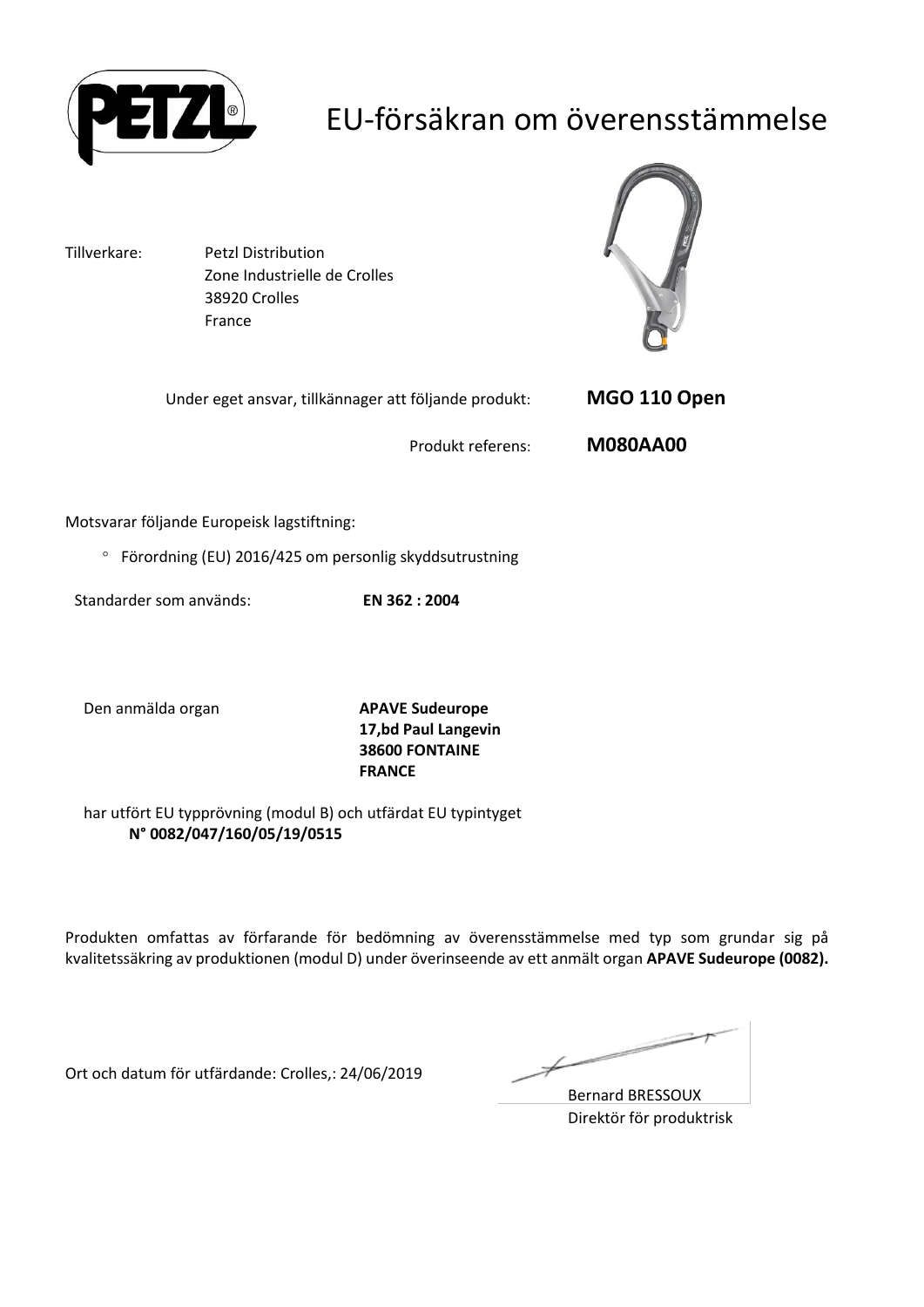

### EU-vaatimustenmukaisuusvakuutus

Valmistaja: Petzl Distribution Zone Industrielle de Crolles 38920 Crolles France



| vakuuttaa yksinomaan omalla vastuullaan, että seuraava tuote: | MGO 110 Open    |
|---------------------------------------------------------------|-----------------|
| Tuotekoodi:                                                   | <b>M080AA00</b> |

Täyttää seuraavien direktiivien vaatimukset:

Asetus (EU) 2016/425 henkilönsuojaimista

On seuraavien standardien mukainen: **EN 362 : 2004**

Ilmoitetun laitoksen on **APAVE Sudeurope**

**17,bd Paul Langevin 38600 FONTAINE FRANCE**

suorittava taho on tehnyt EU:n tyyppitarkastuksen (moduuli B) ja on myöntänyt EU:n tyyppitarkastussertifikaatin **N° 0082/047/160/05/19/0515**

Tuotteeseen sovelletaan arviointimenettelyä, joka kohdistuu tyyppiä koskevan vaatimuksenmukaisuuden varmistamiseen ja joka perustuu tuotantoprosessin laadunvarmistukseen (moduuli D) tyyppitarkastuksen suorittavan tahon valvonnan alaisena **APAVE Sudeurope (0082).**

Antamispaikka ja -päivämäärä: Crolles,: 24/06/2019

 $\overline{\phantom{a}}$ 

Bernard BRESSOUX Tuoteriskijohtaja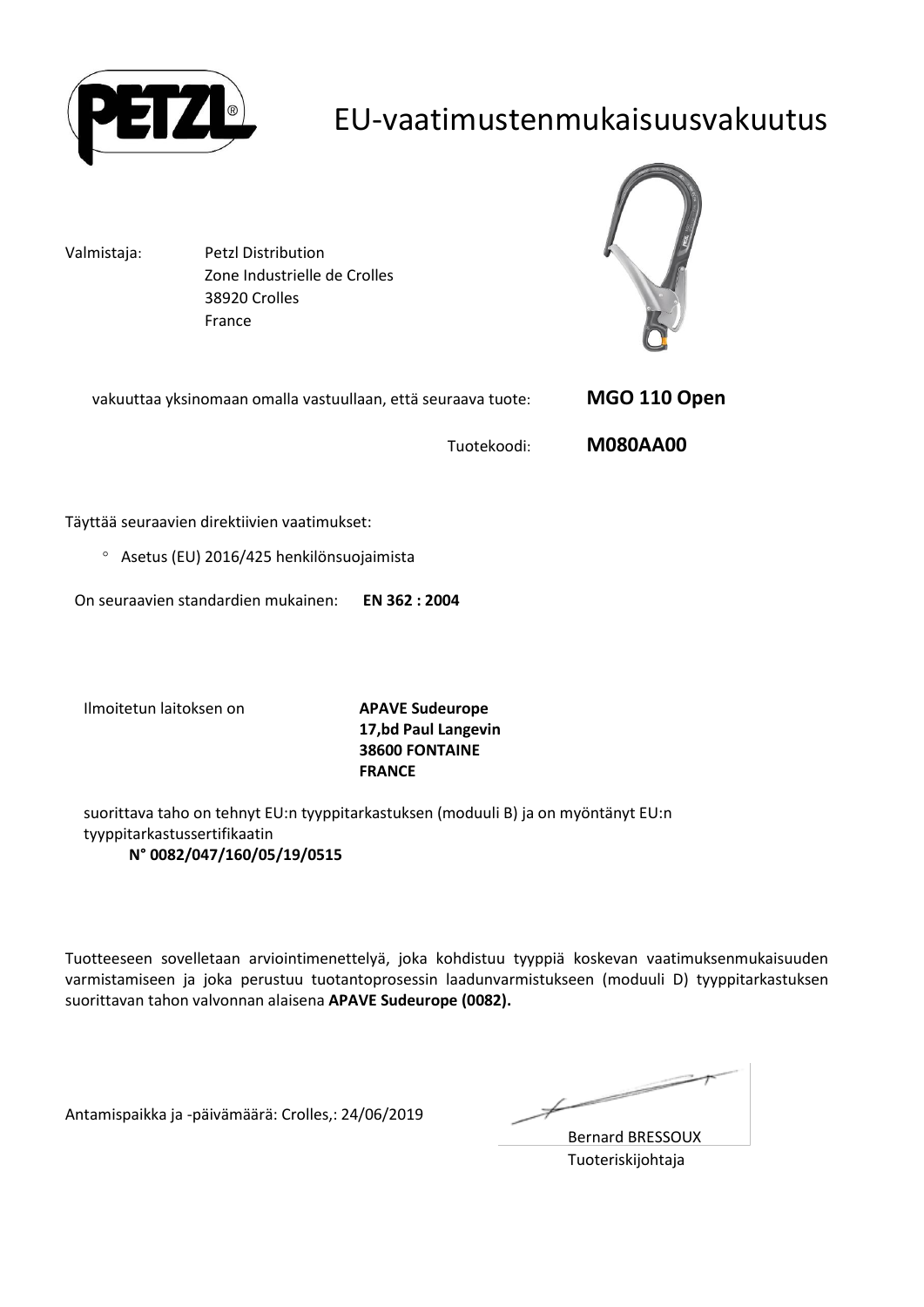

#### EU samsvarserklæring

Produsent: Petzl Distribution Zone Industrielle de Crolles 38920 Crolles France



| Erklærer med fullt ansvar at det følgende produktet: | MGO 110 Open    |
|------------------------------------------------------|-----------------|
| Referanse:                                           | <b>M080AA00</b> |

Møter følgende europeiske reguleringer:

EU regulativ 2016/425 for personlig verneutstyr.

Gjeldende standarder: **EN 362 : 2004**

Det tekniske kontrollorganet **APAVE Sudeurope**

**17,bd Paul Langevin 38600 FONTAINE FRANCE**

har utført EU typekontroll (modul B) og har etablert EU typekontroll sertifikat **N° 0082/047/160/05/19/0515**

Produktet er underlagt vurderingsprosedyrer for konformitet i forhold til type basert på forsikringer om kvalitet i produksjonsprosessen(modul D), under tilsyn av det tekniske kontrollorganet **APAVE Sudeurope (0082).**

Sted og dato for utstedelse: Crolles,: 24/06/2019

Ł

Bernard BRESSOUX Produktrisiko Direktør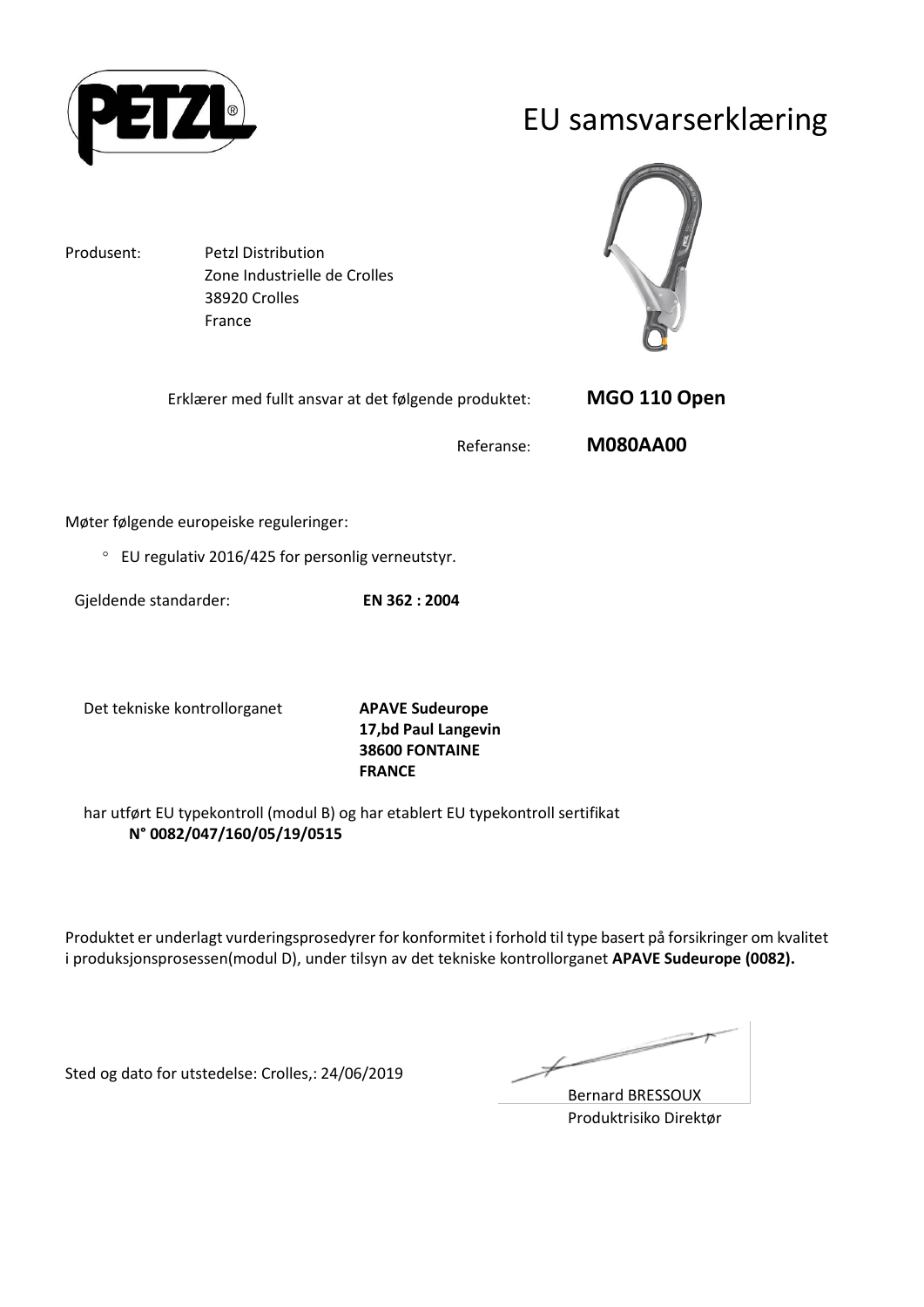

# EU prohlášení o shodě

Výrobce: Petzl Distribution

Zone Industrielle de Crolles 38920 Crolles France



| Prohlašuje, na svoji plnou odpovědnost, že následující produkt: | MGO 110 Open    |
|-----------------------------------------------------------------|-----------------|
| Kódové označení:                                                | <b>M080AA00</b> |

Splňuje následující Evropské směrnice:

Tento produkt splňuje Nařízení (EU) 2016/425 o osobních ochranných prostředcích.

Aplikované normy: **EN 362 : 2004**

Oznámená instituce **APAVE Sudeurope**

**17,bd Paul Langevin 38600 FONTAINE FRANCE**

provedla přezkoušení typu EU (modul B) a vydala certifikát EU o přezkoušení typu **N° 0082/047/160/05/19/0515**

Výrobek podléhá postupu posuzování shody s typem na základě zajištění jakosti výrobního procesu (modul D), pod dohledem oznámené instituce **APAVE Sudeurope (0082).**

Místo a datum vydání: Crolles,: 24/06/2019

Ł

Bernard BRESSOUX Ředitel rizik produktů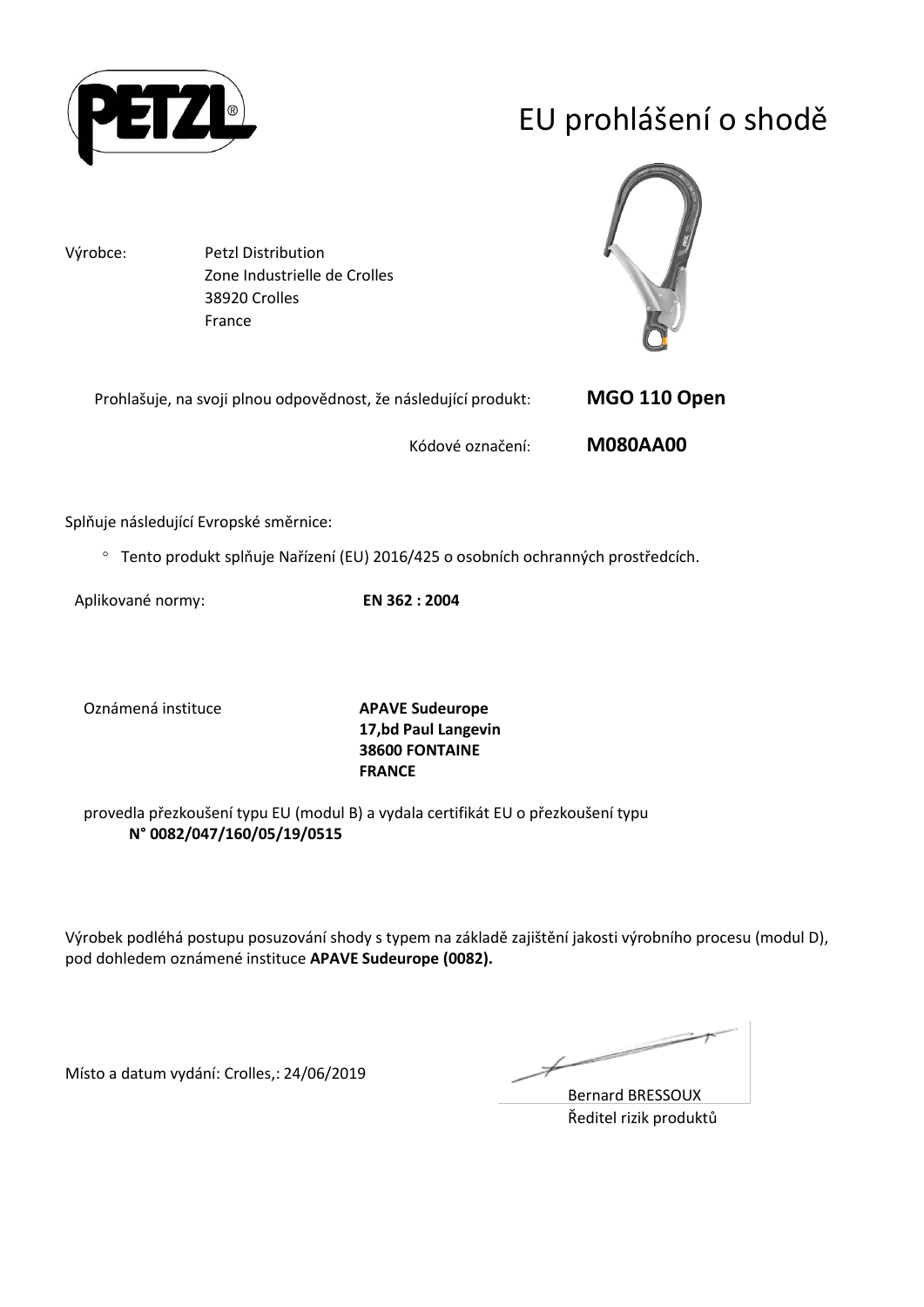

## Deklaracja zgodności UE

Producent: Petzl Distribution Zone Industrielle de Crolles 38920 Crolles France



| Deklaruje na swoją wyłączną odpowiedzialność, że następujący produkt: | <b>MGO 110 Open</b> |
|-----------------------------------------------------------------------|---------------------|
| Kod:                                                                  | <b>M080AA00</b>     |

Jest zgodny z następującym prawodawstwem europejskim:

Rozporządzenie (UE) 2016/425 w sprawie środków ochrony indywidualnej.

Zastosowane normy: **EN 362 : 2004**

Jednostka notyfikowana **APAVE Sudeurope**

**17,bd Paul Langevin 38600 FONTAINE FRANCE**

przeprowadziła badanie typu UE (moduł B) i wydała certyfikat badania typu UE **N° 0082/047/160/05/19/0515**

Produkt podlega procedurze oceny zgodności z typem w oparciu o zapewnienie jakości procesu produkcji (moduł D) pod nadzorem jednostki notyfikującej **APAVE Sudeurope (0082).**

Miejsce i data wydania: Crolles,: 24/06/2019

Ł

Bernard BRESSOUX Dyrektor ryzyka produktu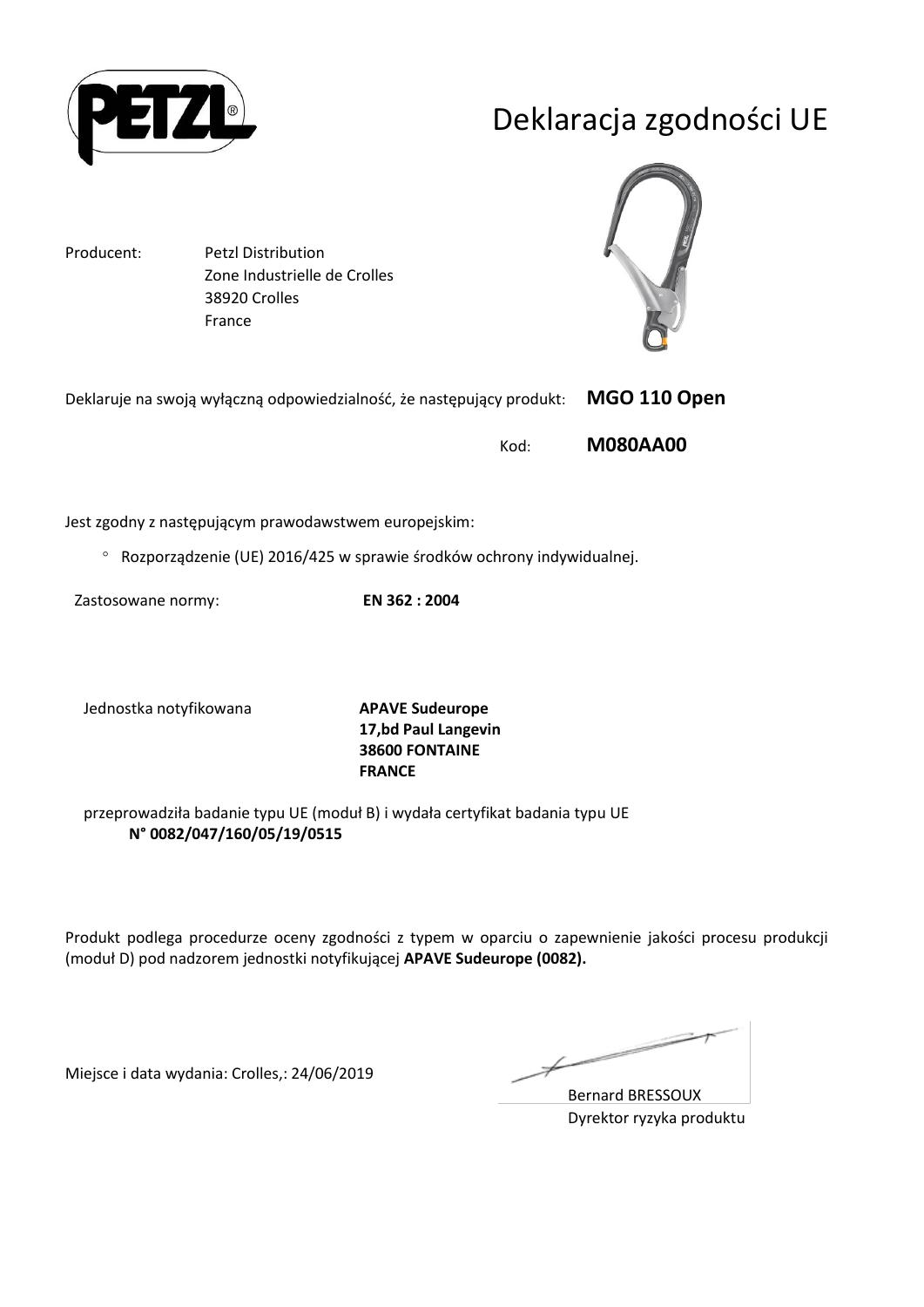

### EU izjava o skladnosti

Proizvajalec: Petzl Distribution Zone Industrielle de Crolles 38920 Crolles France



| S polno odgovornostjo izjavlja, da izdelek: | MGO 110 Open    |
|---------------------------------------------|-----------------|
| Oznaka izdelka:                             | <b>M080AA00</b> |

Ustreza naslednjim evropskim predpisom:

Uredba (EU) 2016/425 o osebni varovalni opremi.

Veljavni standardi: **EN 362 : 2004**

Priglašeni organ **APAVE Sudeurope 17,bd Paul Langevin 38600 FONTAINE FRANCE**

je opravil EU-pregled tipa (modul B) in izdal certifikat o EU-pregledu tipa **N° 0082/047/160/05/19/0515**

Izdelek je predmet postopka presoje za skladnost s tipom na podlagi zagotavljanja kakovosti proizvodnega procesa (modul D), pod nadzorom priglašenega organa **APAVE Sudeurope (0082).**

Kraj in datum izdaje: Crolles,: 24/06/2019

Ł

Bernard BRESSOUX Direktor tveganj proizvode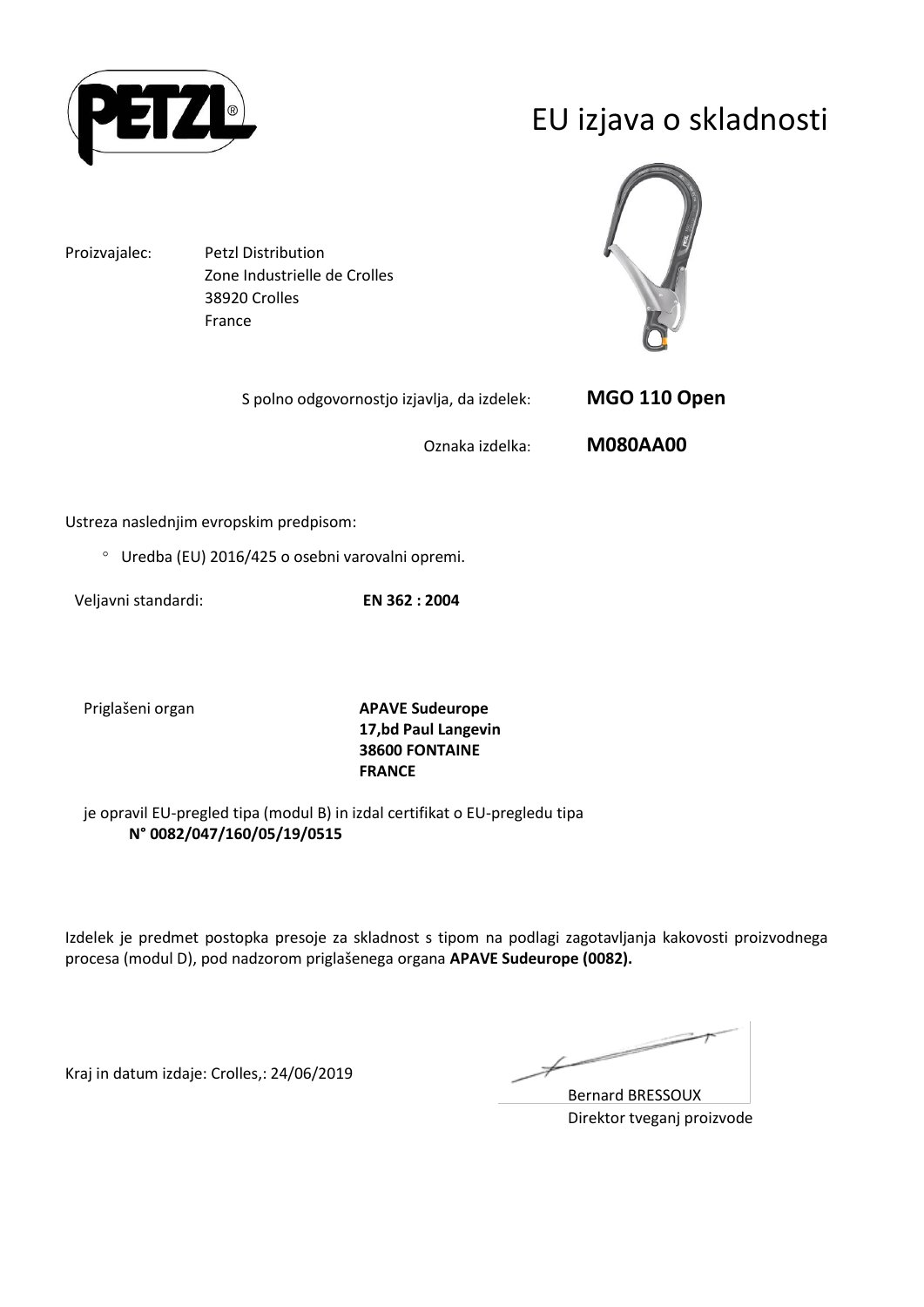

## EU megfelelőségi nyilatkozat

A gyártó: Petzl Distribution Zone Industrielle de Crolles 38920 Crolles France



| Ezúton nyilatkozik, hogy a következő termék: |           | MGO 110 Open    |
|----------------------------------------------|-----------|-----------------|
|                                              | Cikkszám: | <b>M080AA00</b> |

Megfelel a következő európai szabványoknak:

2016/425 számú (EU) rendelet az egyéni védőeszközökről.

Alaklamazandó előírások: **EN 362 : 2004**

A notifikált szervezet **APAVE Sudeurope**

**17,bd Paul Langevin 38600 FONTAINE FRANCE**

elvégzi az EU-típusvizsgálatot (B. modul) és kiállítja az EU minőségtanúsítványt **N° 0082/047/160/05/19/0515**

A terméket notifikált szervezet ellenőrzése alatt a gyártási folyamat minőségbiztosításán alapuló típusmegfelelőségi vizsgálatnak vetik alá (D. Modul) **APAVE Sudeurope (0082).**

A kiállítás helye és dátuma: Crolles,: 24/06/2019

Ł

Bernard BRESSOUX Termék kockázati igazgató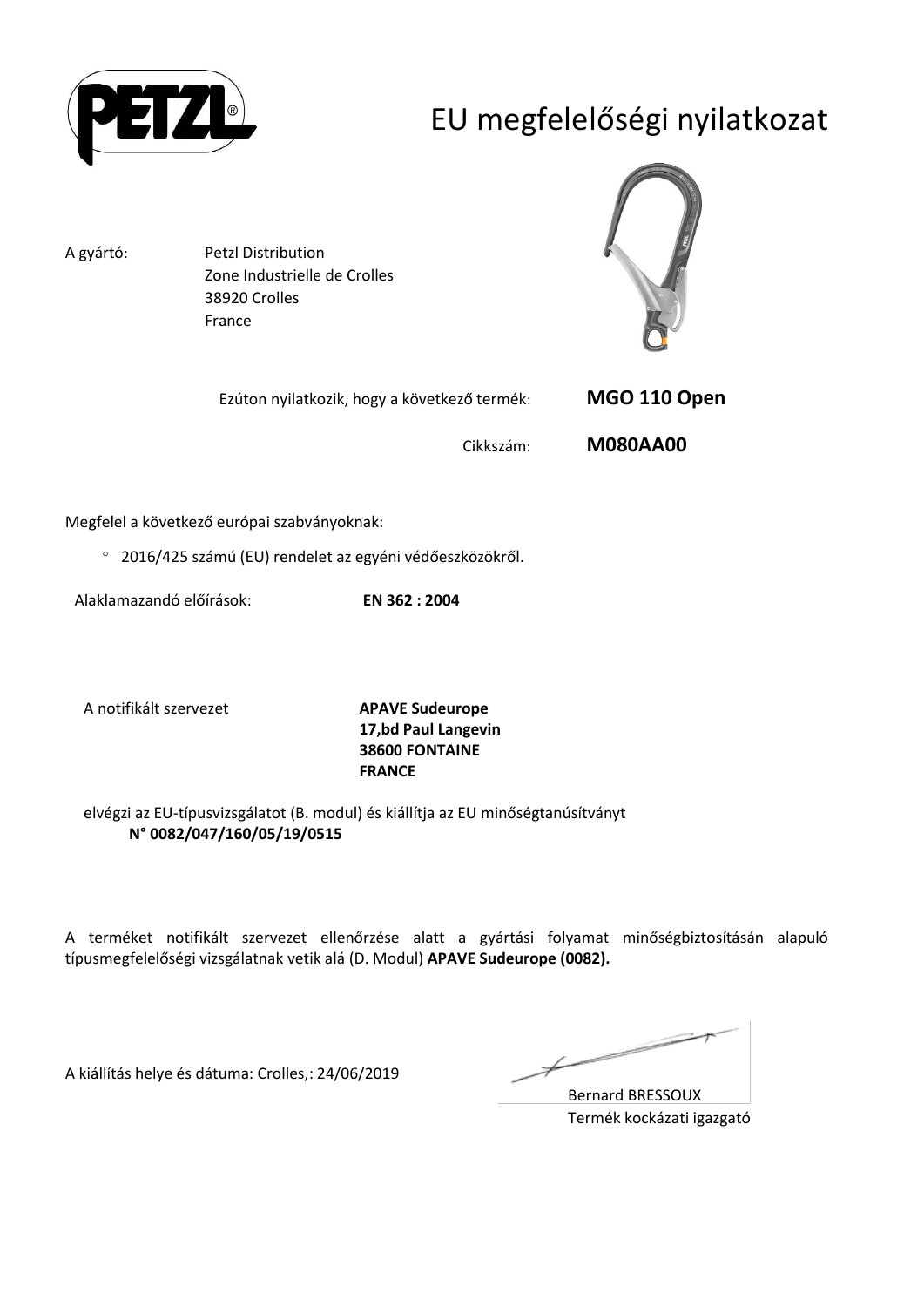

### Декларация ЕС за съответствие

Производителят: Petzl Distribution Zone Industrielle de Crolles 38920 Crolles France



| Декларира под своя лична отговорност, че продуктът: | MGO 110 Open    |
|-----------------------------------------------------|-----------------|
| Референтен номер:                                   | <b>M080AA00</b> |

Е в съответствие със следните европейски нормативни документи:

Регламент (ЕС) 2016/425 относно личните предпазни средства.

Приложими стандарти: **EN 362 : 2004**

Нотифицираният орган **APAVE Sudeurope**

**17,bd Paul Langevin 38600 FONTAINE FRANCE**

е осъществил изследване ЕС на типа (модул В) и е издал сертификат за изпитание ЕС на типа **N° 0082/047/160/05/19/0515**

Продуктът е преминал процедура за изследване съответствието на типа въз основа на осигуряване на качеството на производството (модул D) под контрола на нотифициран орган **APAVE Sudeurope (0082).**

място и дата на издаване: Crolles,: 24/06/2019

Ł

Bernard BRESSOUX директор на риска за продукти